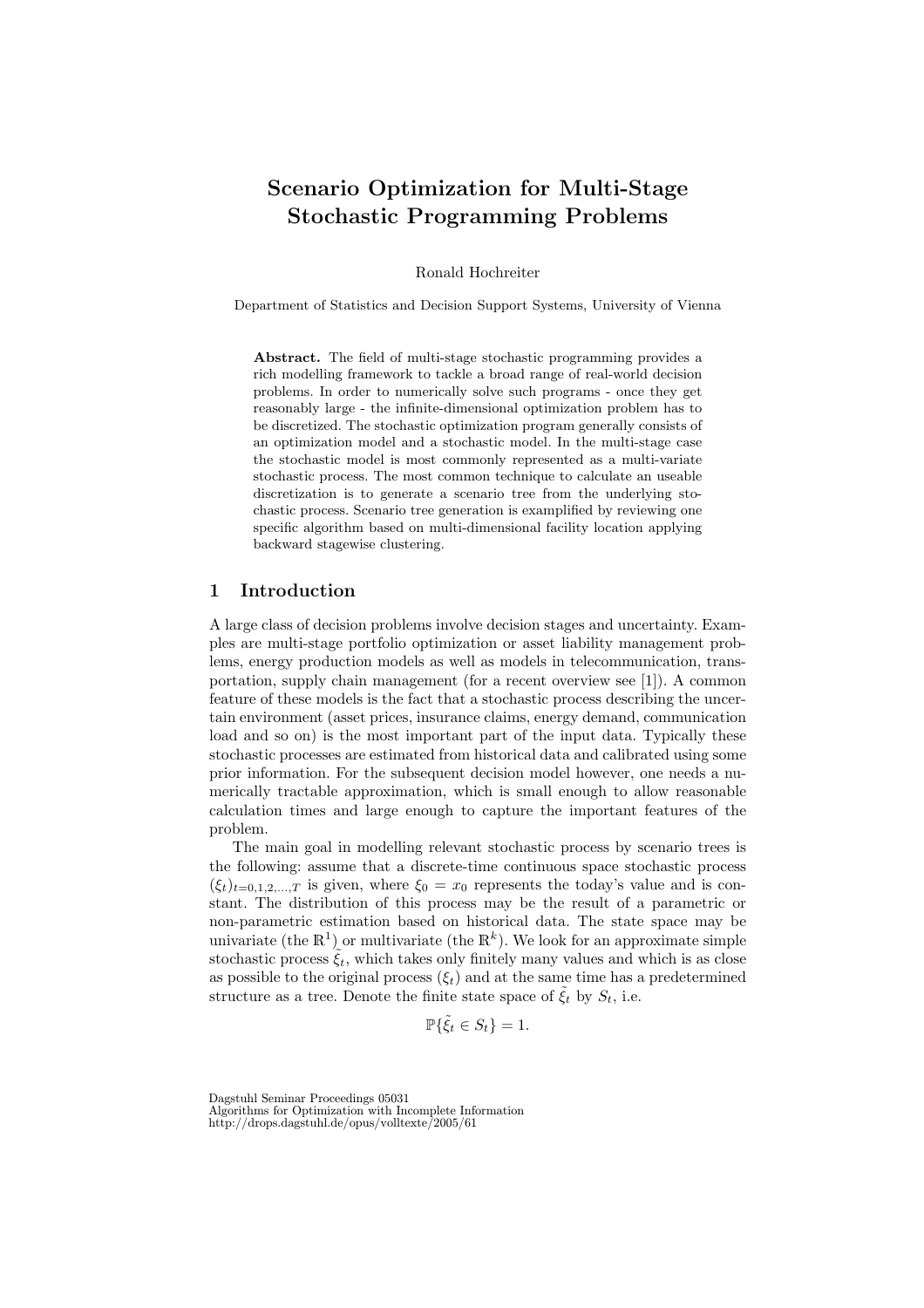Let  $c(t) = \#(S_t)$  be the cardinality of  $S_t$ . We have that  $c(0) = 1$ . If  $x \in S_t$ , we call the branching factor of  $x$  the quantity

$$
b(x,t) = \#\{y : \mathbb{P}\{\tilde{\xi}_{t+1} = y | \tilde{\xi}_t = x\} > 0\}.
$$

In an obvious way, the process  $(\tilde{\xi}_t)_{t=0,\dots,T}$  may be represented as a tree, where the root is  $(x_0, 0)$  and the node  $(x, t)$  and  $(y, t + 1)$  is connected by an arc, if  $\mathbb{P}\{\tilde{\xi}_t = x, \tilde{\xi}_{t+1} = y\} > 0.$  The collection of all branching factors  $b(x, t)$  determines the size of the tree. Typically, we choose the branching factors beforehand and independent of  $x$ . In this case, the structure of the tree is determined by the vector  $[b(1), b(2), b(3), \ldots, b(T)]$ . For example, a [5,3,3,2] tree has height 4 and  $1 + 5 + 5 \cdot 3 + 5 \cdot 3 \cdot 3 + 5 \cdot 3 \cdot 3 \cdot 2 = 156$  nodes. The number of arcs is always equal the number of nodes minus 1.

The main approximation problem is an optimization problem of one of the following types and is most often determined by the chosen scenario generation method:

- The given-structure problem. Which discrete process  $(\xi_t)$ ,  $t = 0, \ldots, T$  with given branching structure  $[b(1), b(2), b(3), \ldots, b(T)]$  is closest to a given process  $(\xi_t)$ ,  $t = 0, \ldots, T$ ? The notion of closeness has to be defined in an appropriate manner.
- **The free-structure problem.** Here again the process  $(\xi_t), t = 0, \ldots, T$  has to be approximated by  $(\tilde{\xi}_t), t = 0, \ldots, T$ , but its branching structure is free except for the fact that the total number of nodes is predetermined. This hybrid combinatorial optimization problem is more complex than the givenstructure problem.

A summary of this methods developed until 2000 can be found in [2]. Methods published since include [3][4] for moment matching strategies, [5][6][7] for probability metric minimization and [8][9] for an integration quadratures approach.

A methodology to compute valuable discretizations based on probability metric minimization is the so called stagewise backward (tree) clustering, which is based on a set of simulated underlying paths and generates the necessary tree for optimization purposes. Table 1 summarizes this algorithm for the univariate case with T stages (root  $t = 0$ ) and  $n_1, n_2, \ldots, n_T$  nodes per stage.

Future research includes setting up an integrated framework to compare and test different scenario generation methodologies.

## References

- 1. Ruszczynski, A., Shapiro, A., eds.: Stochastic Programming. Volume 10 of Handbooks in Operations Research and Management Science. Elsevier (2003)
- 2. Dupacova, J., Consigli, G., Wallace, S.: Generating scenarios for multistage stochastic programs. Annals of Operations Research 100 (2000) 25–53
- 3. Høyland, K., Wallace, S.W.: Generating scenario trees for multistage decision problems. Management Science 47 (2001) 295–307